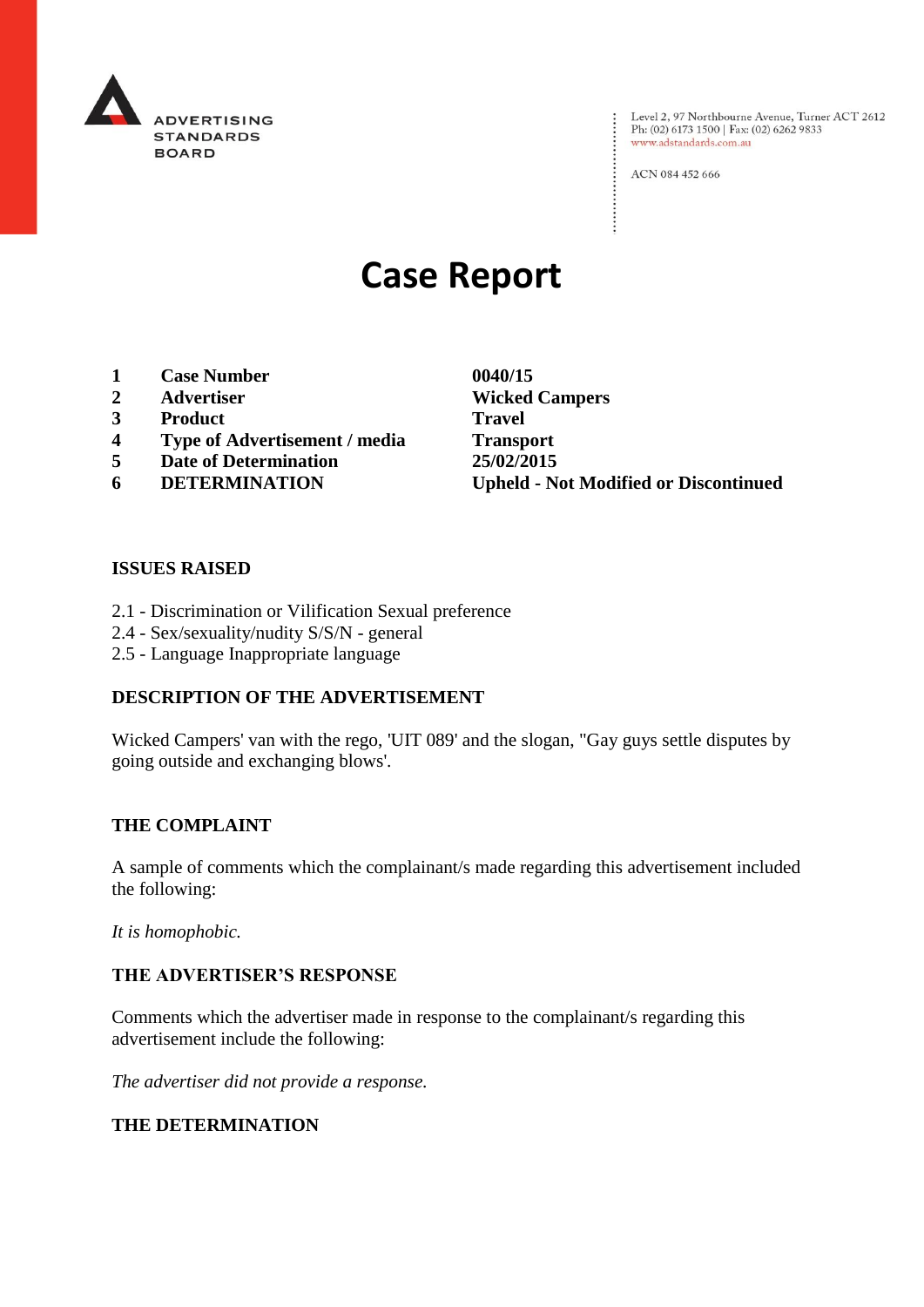The Advertising Standards Board ("Board") considered whether this advertisement breaches Section 2 of the Advertiser Code of Ethics (the "Code").

The Board noted the complainant's concern that the advertisement is homophobic.

The Board viewed the advertisement and noted the advertiser had not provided a response.

The Board considered whether the advertisement complied with Section 2.1 of the Code which requires that 'advertisements shall not portray or depict material in a way which discriminates against or vilifies a person or section of the community on account of race, ethnicity, nationality, gender, age, sexual preference, religion, disability, mental illness or political belief.'

The Board noted this advertisement features a slogan on the back of a Wicked Campers' van which reads, "Gay guys settle disputes by going outside and exchanging blows".

A minority of the Board considered that the advertisement is not making fun of gay men and that most members of the community would find the advertisement to be amusing rather than offensive or homophobic.

The majority of the Board however considered that the advertisement suggests that gay men would perform oral sex on each other in order to settle a dispute and in the Board's view this suggestion is singling gay men out as different to other men and labelling their behaviour in a manner which is offensive and vilifying. The majority of the Board considered that the advertisement did portray or depict material in a way which discriminates against or vilifies a person or section of the community on account of their sexual preference.

The Board determined that the advertisement did breach Section 2.1 of the Code.

The Board considered whether the advertisement was in breach of Section 2.4 of the Code. Section 2.4 of the Code states: "Advertising or Marketing Communications shall treat sex, sexuality and nudity with sensitivity to the relevant audience".

The Board noted that the reference to 'exchanging blows' can be interpreted as meaning having a fight or engaging in oral sex. The Board noted that the reference to 'gay guys' enforces the double entendre referring to oral sex but considered that this reference is unlikely to be understood by children and that 'exchanging blows' is a phrase often used in relation to settling a dispute. The Board acknowledged that most members of the community would find the advertisement to be distasteful but considered that overall the advertisement was not sexually explicit and did treat the issue of sex, sexuality and nudity with sensitivity to the relevant broad audience which would include children.

The Board determined that the advertisement did not breach Section 2.4 of the Code.

The Board then considered whether the advertisement was in breach of Section 2.5 of the Code. Section 2.5 of the Code states: "Advertising or Marketing Communications shall only use language which is appropriate in the circumstances (including appropriate for the relevant audience and medium). Strong or obscene language shall be avoided".